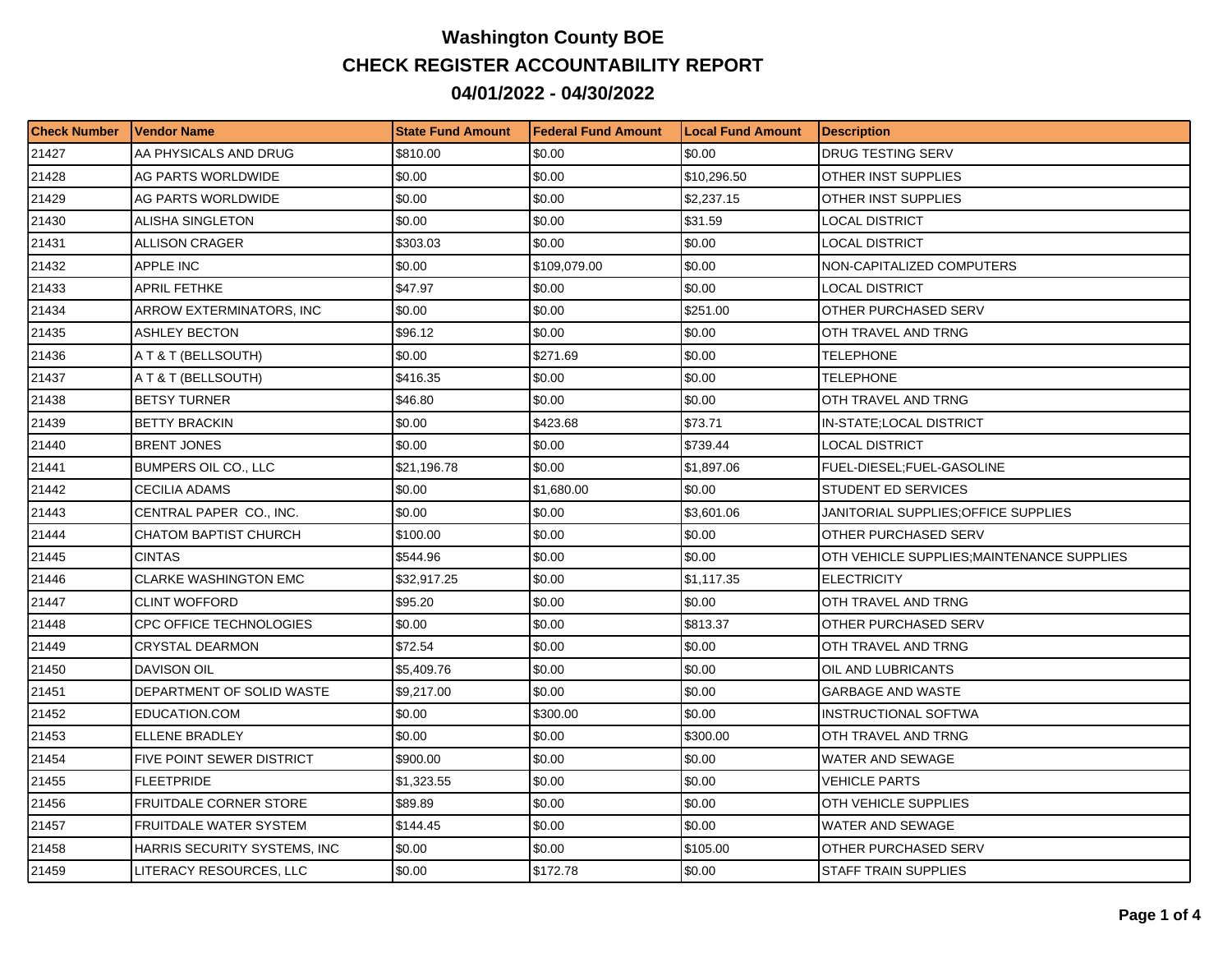| <b>Check Number</b> | <b>Vendor Name</b>               | <b>State Fund Amount</b> | <b>Federal Fund Amount</b> | <b>Local Fund Amount</b> | <b>Description</b>                                                                      |
|---------------------|----------------------------------|--------------------------|----------------------------|--------------------------|-----------------------------------------------------------------------------------------|
| 21460               | HOBSON WATER SYSTEM              | \$0.00                   | \$0.00                     | \$54.96                  | WATER AND SEWAGE                                                                        |
| 21461               | <b>INTERSTATE BATTERIES</b>      | \$993.65                 | \$0.00                     | \$0.00                   | VEHICLE PARTS                                                                           |
| 21462               | <b>IXL LEARNING</b>              | \$0.00                   | \$3,300.00                 | \$0.00                   | INSTRUCTIONAL SOFTWA                                                                    |
| 21463               | JAMIE CROUCH                     | \$62.01                  | \$0.00                     | \$0.00                   | OTH TRAVEL AND TRNG                                                                     |
| 21464               | JEFFREY FORD                     | \$189.98                 | \$0.00                     | \$0.00                   | OTHER PURCHASED SERV                                                                    |
| 21465               | KARLA TAYLOR                     | \$0.00                   | \$963.00                   | \$0.00                   | <b>STUDENT ED SERVICES</b>                                                              |
| 21466               | <b>KRISTA WILSON</b>             | \$87.48                  | \$0.00                     | \$0.00                   | OTH TRAVEL AND TRNG                                                                     |
| 21467               | <b>KRISTEN RICHARDSON</b>        | \$0.00                   | \$750.00                   | \$0.00                   | <b>STUDENT ED SERVICES</b>                                                              |
| 21468               | LEROY HIGH                       | \$0.00                   | \$0.00                     | \$25.00                  | OTHER DUES AND FEES                                                                     |
| 21469               | LEROY WATER & FIRE PA            | \$375.29                 | \$0.00                     | \$0.00                   | WATER AND SEWAGE                                                                        |
| 21470               | LOCAL LP GAS CO                  | \$0.00                   | \$0.00                     | \$2,394.94               | <b>PROPANE GAS</b>                                                                      |
| 21471               | LYLIA RIVERS                     | \$0.00                   | \$259.74                   | \$0.00                   | LOCAL DISTRICT                                                                          |
| 21472               | <b>MARCIA BRENNER ASSOCIATES</b> | \$0.00                   | \$6,338.00                 | \$0.00                   | INSTRUCTIONAL SOFTWA                                                                    |
| 21473               | <b>MCFADDEN ENGINEERING. INC</b> | \$4,271.59               | \$0.00                     | \$0.00                   | OTHER PURCHASED SERV                                                                    |
| 21474               | <b>MCINTOSH WATER WORKS</b>      | \$1,461.97               | \$0.00                     | \$0.00                   | <b>WATER AND SEWAGE</b>                                                                 |
| 21475               | <b>MEGA CONFERENCE</b>           | \$0.00                   | \$1.980.00                 | \$0.00                   | IN-STATE; OTH TRAVEL AND TRNG                                                           |
| 21476               | MILLRY COMMUNICATIONS            | \$172.83                 | \$0.00                     | \$1,466.05               | TELEPHONE                                                                               |
| 21477               | <b>MILLRY WATER WORKS</b>        | \$358.21                 | \$0.00                     | \$0.00                   | <b>WATER AND SEWAGE</b>                                                                 |
| 21478               | NORTHERN TOOL & EQUIPMENT        | \$259.45                 | \$0.00                     | \$0.00                   | STUDENT CLASSRM SUPP                                                                    |
| 21479               | PACE ANALYTICAL SERVICES LLC     | \$1,501.00               | \$0.00                     | \$0.00                   | OTHER PURCHASED SERV                                                                    |
| 21480               | PERMA BOUND BOOKS                | \$4,600.00               | $\$0.00$                   | \$0.00                   | <b>LIBRARY BOOKS</b>                                                                    |
| 21481               | POWERSCHOOL GROUP LLC            | \$0.00                   | \$3,000.00                 | \$0.00                   | OTHER PURCHASED SERV                                                                    |
| 21482               | QUILL CORPORATION                | \$2,979.91               | \$2,528.53                 | \$1,418.36               | STUDENT CLASSRM SUPP; OTHER GEN SUPPLIES; OFFICE<br>SUPPLIES; NON-CAPITALIZED COMPUTERS |
| 21483               | RANDI KNAPP                      | \$0.00                   | \$1,035.00                 | \$0.00                   | STUDENT ED SERVICES                                                                     |
| 21484               | ROOKIE AUTOMOTIVE                | \$262.98                 | \$0.00                     | \$0.00                   | VEHICLE PARTS                                                                           |
| 21485               | ROOKIE AUTOMOTIVE                | \$135.14                 | \$0.00                     | \$0.00                   | VEHICLE PARTS                                                                           |
| 21486               | SAMANTHA WILLIAMS                | \$0.00                   | \$57.33                    | \$0.00                   | LOCAL DISTRICT                                                                          |
| 21487               | SCHOLASTIC INC.                  | \$0.00                   | \$584.58                   | \$0.00                   | STUDENT CLASSRM SUPP                                                                    |
| 21488               | SCHOOL SUPERINTENDENTS OF        | \$0.00                   | \$0.00                     | \$487.00                 | <b>ASSOCIATION DUES</b>                                                                 |
| 21489               | SEQUEL ELECTRICAL SUPPLY         | \$2,234.96               | \$0.00                     | \$0.00                   | MAINTENANCE SUPPLIES                                                                    |
| 21490               | SOUTHERN TIRE MART               | \$4,015.60               | \$0.00                     | \$0.00                   | TIRES                                                                                   |
| 21491               | STANLEY STUDY SKILLS, LLC        | \$0.00                   | \$2,500.00                 | \$0.00                   | <b>STUDENT ED SERVICES</b>                                                              |
| 21492               | STATE FARM MUTUAL INSURANCE      | \$0.00                   | \$0.00                     | \$219.00                 | <b>INSURANCE SERVICES</b>                                                               |
| 21493               | SUDDEN SERVICE INC               | \$858.00                 | \$0.00                     | \$0.00                   | OTHER PURCHASED SERV                                                                    |
| 21494               | TATE S SERVICE CENTER            | \$374.45                 | \$0.00                     | \$0.00                   | FUEL-DIESEL: OTH VEHICLE SUPPLIES                                                       |
| 21495               | TRANSPORTATION SOUTH             | \$1,391.20               | \$0.00                     | \$0.00                   | <b>VEHICLE PARTS</b>                                                                    |
| 21496               | TSA, INC                         | \$58.00                  | \$6,200.00                 | \$0.00                   | NON-CAPITALIZED COMPUTERS                                                               |
|                     |                                  |                          |                            |                          |                                                                                         |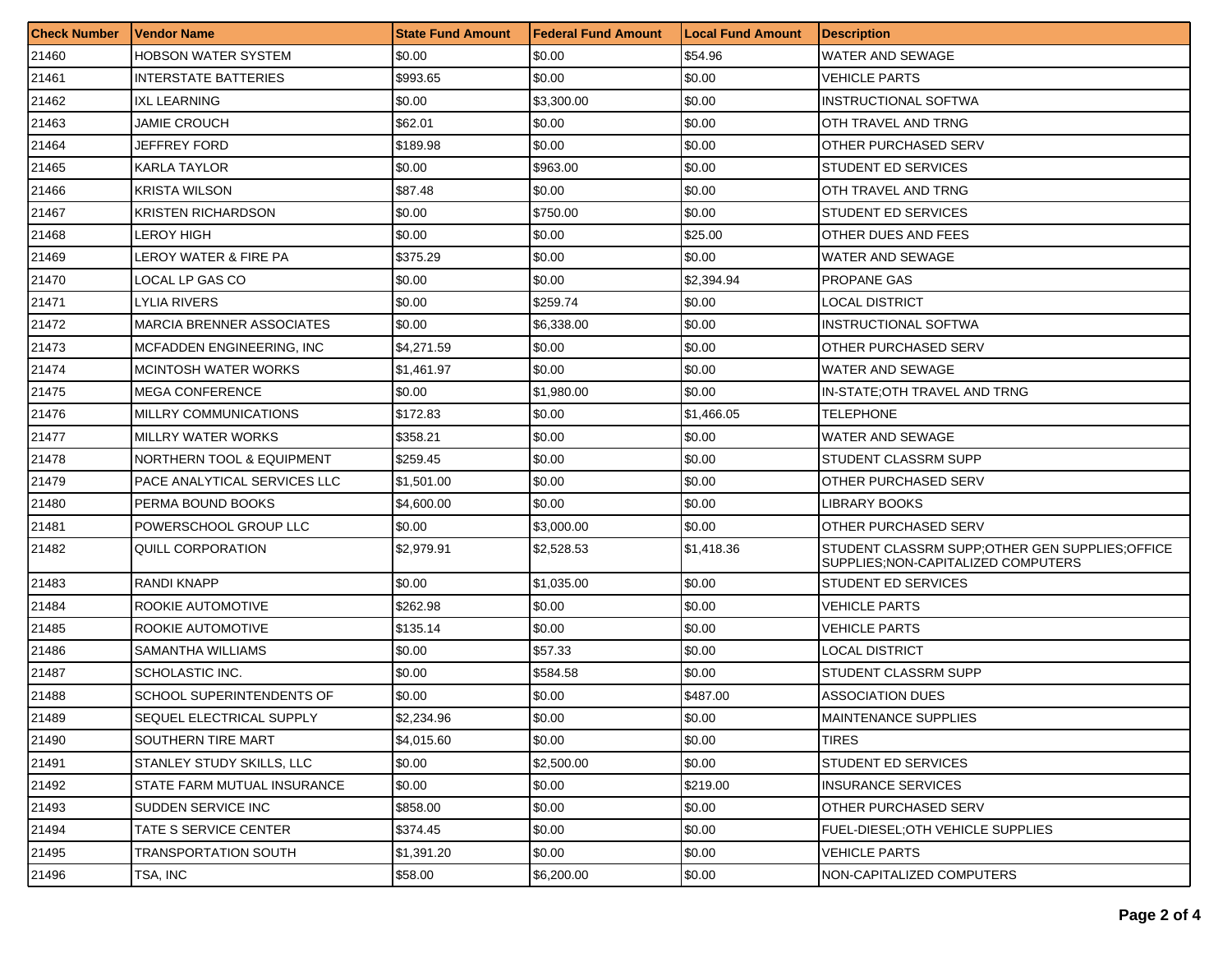| <b>Check Number</b> | <b>Vendor Name</b>              | <b>State Fund Amount</b> | <b>Federal Fund Amount</b> | <b>Local Fund Amount</b> | <b>Description</b>                                               |
|---------------------|---------------------------------|--------------------------|----------------------------|--------------------------|------------------------------------------------------------------|
| 21497               | UTILITIES BOARD TOWN OF CHATOM  | \$4,211.08               | \$0.00                     | \$50.00                  | WATER AND SEWAGE                                                 |
| 21498               | <b>VERIZON WIRELESS</b>         | \$194.76                 | \$0.00                     | \$609.90                 | TELEPHONE                                                        |
| 21499               | WARD INTERNATIONAL TRUCKS, INC  | \$8,980.88               | \$0.00                     | \$0.00                   | VEHICLE PARTS                                                    |
| 21500               | WARD INTERNATIONAL TRUCKS, INC. | \$353.06                 | \$0.00                     | \$0.00                   | VEHICLE PARTS                                                    |
| 21501               | WASHINGTON CO SHERIFF OFFICE    | \$0.00                   | \$0.00                     | \$555.00                 | OTHER PURCHASED SERV                                             |
| 21502               | <b>WESCO</b>                    | \$97.80                  | \$0.00                     | \$0.00                   | <b>MAINTENANCE SUPPLIES</b>                                      |
| 21503               | WEST INSTRUCTIONAL SERVICES     | \$0.00                   | \$4,487.50                 | \$0.00                   | STUDENT ED SERVICES                                              |
| 21504               | WILLIAMS BROTHERS CONTRACTORS   | \$1,656,00               | \$0.00                     | \$0.00                   | OTHER PURCHASED SERV                                             |
| 21505               | <b>WINDSTREAM</b>               | \$0.00                   | \$0.00                     | \$62.23                  | <b>TELEPHONE</b>                                                 |
| 21506               | ANGIE WHITE                     | \$0.00                   | \$149.76                   | \$0.00                   | LOCAL DISTRICT                                                   |
| 21507               | A T & T (BELLSOUTH)             | \$0.00                   | \$1,739.19                 | \$0.00                   | <b>TELEPHONE</b>                                                 |
| 21508               | <b>BIG CHARLIES PRODUCE</b>     | \$0.00                   | \$7,138.58                 | \$0.00                   | PURCHASED FOOD                                                   |
| 21509               | CENTRAL PAPER CO., INC.         | \$0.00                   | \$1,795.60                 | \$0.00                   | OTHER PURCHASED SERV                                             |
| 21510               | CENTRAL RESTAURANT PRODUCTS     | \$0.00                   | \$11,563.72                | \$0.00                   | OTHER PURCHASED SERV                                             |
| 21511               | <b>COASTAL HUMITECH. LLC</b>    | \$0.00                   | \$354.00                   | \$0.00                   | OTHER PURCHASED SERV                                             |
| 21512               | <b>DEBORAH DEARMON</b>          | \$0.00                   | \$46.80                    | \$0.00                   | <b>LOCAL DISTRICT</b>                                            |
| 21513               | FELECIA JACKSON THOMAS          | \$0.00                   | \$37.44                    | \$0.00                   | LOCAL DISTRICT                                                   |
| 21514               | JUDY REID                       | \$0.00                   | \$386.10                   | \$0.00                   | LOCAL DISTRICT                                                   |
| 21515               | <b>KAREN HAGAN</b>              | \$0.00                   | \$134.55                   | \$0.00                   | LOCAL DISTRICT                                                   |
| 21516               | LEWIS PEST CONTROL, INC         | \$0.00                   | \$280.00                   | \$0.00                   | OTHER PURCHASED SERV                                             |
| 21517               | <b>MARK S PLUMBING PARTS</b>    | \$0.00                   | \$936.63                   | \$0.00                   | <b>OTHER PURCHASED SERV</b>                                      |
| 21518               | MILLRY COMMUNICATIONS           | \$0.00                   | \$223.08                   | \$0.00                   | TELEPHONE                                                        |
| 21519               | NEW DAIRY OPCP, LLC             | \$0.00                   | \$20,099.50                | \$0.00                   | PURCHASED FOOD                                                   |
| 21520               | <b>PENNY BUSBY</b>              | \$0.00                   | \$72.54                    | \$0.00                   | LOCAL DISTRICT                                                   |
| 21521               | QUILL CORPORATION               | \$0.00                   | \$635.24                   | \$0.00                   | OTHER PURCHASED SERV                                             |
| 21522               | <b>RAMEY S SUPER VALU</b>       | \$0.00                   | \$45.29                    | \$0.00                   | FOOD PROCESSING SUPP                                             |
| 21523               | ROSE MARIE WILLIAMS             | \$0.00                   | \$112.32                   | \$0.00                   | LOCAL DISTRICT                                                   |
| 21524               | THE MERCHANT COMPANY            | \$0.00                   | \$966.63                   | \$0.00                   | PURCHASED FOOD                                                   |
| 21525               | THE MERCHANT COMPANY            | \$0.00                   | \$72,500.38                | \$0.00                   | PURCHASED FOOD:FOOD PROCESSING SUPP:FOOD SERV<br><b>SUPPLIES</b> |
| 21526               | CLARKE MOBILE COUNTIES GAS      | \$16,480.80              | \$0.00                     | \$66.39                  | <b>NATURAL GAS</b>                                               |
| 21527               | DEMCO, INC                      | \$221.99                 | \$0.00                     | \$0.00                   | LIBRARY BOOKS                                                    |
| 21528               | EVANGELIA GREVENITIS            | \$0.00                   | \$1.740.00                 | \$0.00                   | <b>OTHER PURCHASED SERV</b>                                      |
| 21529               | JOAN H WOOD                     | \$0.00                   | \$1,720.00                 | \$0.00                   | OTHER PURCHASED SERV                                             |
| 21530               | <b>KRISTEN RICHARDSON</b>       | \$0.00                   | \$2,760.00                 | \$0.00                   | OTHER PURCHASED SERV                                             |
| 21531               | <b>KRISTYE CHASTANG</b>         | \$0.00                   | \$1,400.00                 | \$0.00                   | OTHER PURCHASED SERV                                             |
| 21532               | LEONARD WHITFIELD               | \$12,050.00              | \$0.00                     | \$0.00                   | OTHER EQUIPMENT                                                  |
| 21533               | <b>MEGA CONFERENCE</b>          | \$0.00                   | \$495.00                   | \$0.00                   | OTH TRAVEL AND TRNG                                              |